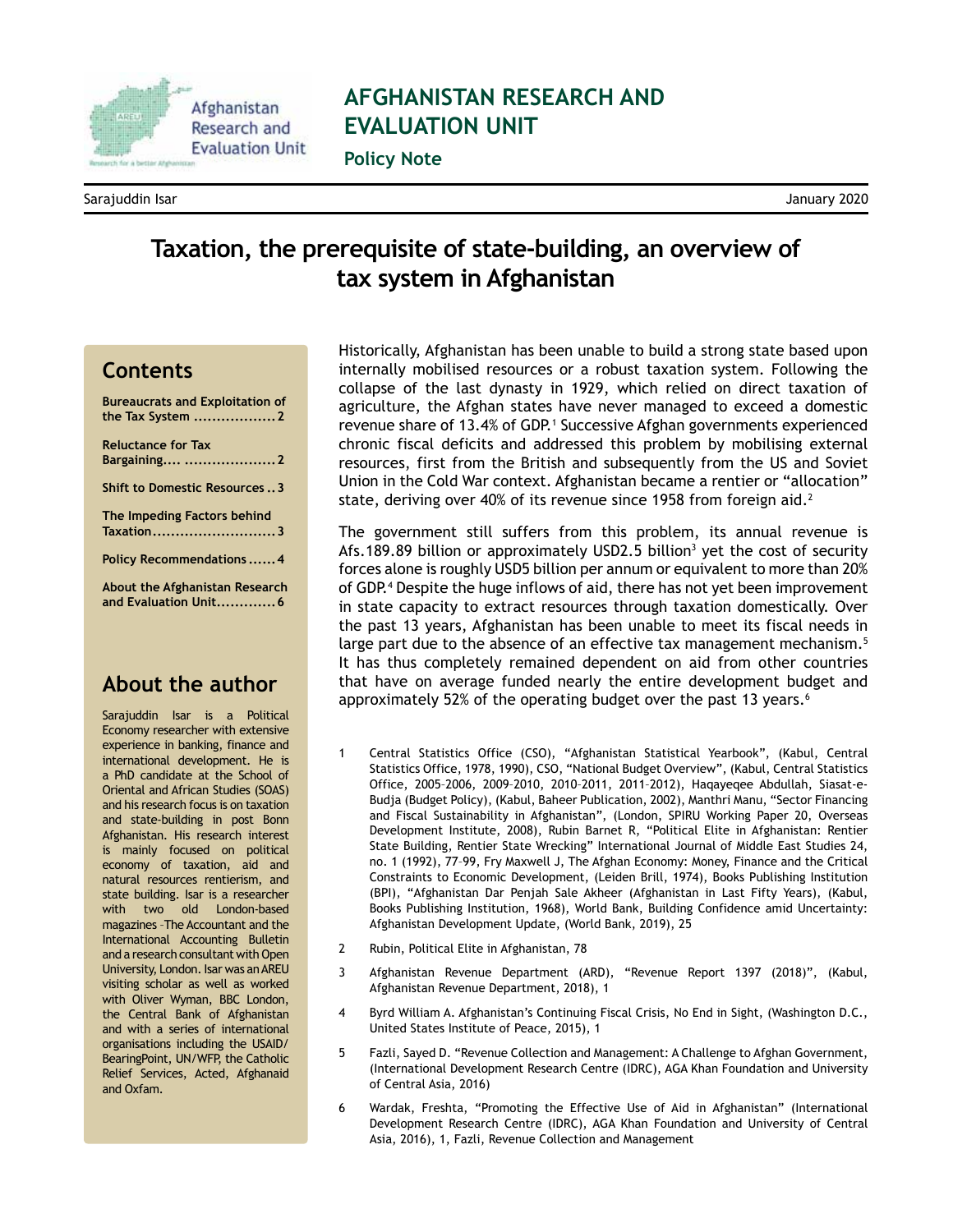<span id="page-1-0"></span>This research briefly explores how taxation was negotiated/decided in post Bonn era and what factors have influenced these negotiations. It is a comparative analysis comparing Karzai and Ghani's tax administrations.

### **Bureaucrats and Exploitation of the Tax System**

In the early days after the Bonn conference in 2001, there was not much attention on taxation. The only source of revenue recognised was customs which were in the hands of strong power brokers, the majority of whom were state bureaucrats.<sup>7</sup> Control of border resources and checkpoints created revenue streams and income-earning opportunities which sustained patron-client networks. Border revenues thus never reached the state.<sup>8</sup> They were rather used to fund the local administration wages as well as financing local militias outside the national budget process. Revenue generation ensured some relative stability and were easily used by governors and revenue officials to favour their own personal interests.<sup>9</sup>

The growing bargaining power of peripheral elites has led the state to exempt and evade tax collections in some cases leading to weakening tax compliance. Reports suggest that a potentially severe cash crisis was caused by widespread tax evasion abetted by government officials, the growing theft of customs revenues by provincial governors and declining economic growth. For instance, the estimated Afghan revenue for the first quarter of 2013 run short by 20 to 30% of the informal target the International Monetary Fund (IMF) had set for the state.<sup>10</sup> The UNODC's<sup>11</sup> findings suggest that over a quarter of all bribes paid to public officials were paid to officials in tax/revenue and customs.

- 7 Interview with Former senior official from Independent Election Commission, 29.8.2018
- 8 Jackson, Ashley, Politics and Governance in Afghanistan: The Case of Kandahar, (Working Paper 34, Afghanistan Research and Evaluation Unit, 2015), 8
- 9 Bizhan, Nematullah, Aid Paradoxes in Afghanistan: Building and Undermining the State, (Routledge, 2018), 115
- 10 Rosenberg Matthew, "Afghan Leader Confirms Cash Deliveries by C.I.A", The New York Times, 29 April 2019
- 11 United Nations Office on Drugs and Crime (UNODC), Corruption in Afghanistan: Summary Findings, (UNODC, 2012), 10

### **Reluctance for Tax Bargaining**

Former President Karzai's administration did not conduct a systematic tax bargaining with citizen taxpayers and interest groups. There was limited continuity in the areas of tax reforms and officials in Kabul and the provinces had little incentive to implement reforms. Further, there was a lack of clarity in the 2005 Income Tax Law leading tax officials to feel that tax payments were voluntary and that they were under no obligation to apply tough measures against those who evaded tax payments.<sup>12</sup>

Lack of systematic tax bargaining was attributed to huge inflows of aid to Afghanistan. The government thus did not bother or take taxation seriously.<sup>13</sup> An official from the World Bank said that Karzai did not engage in taxation and let the technocrats including Ghani be responsible for tax collection.<sup>14</sup> Hence, a strong political will for enforcing taxation was lacking.<sup>15</sup>

The reluctance towards taxation policy encouraged a lack of tax compliance culture leading to tax evasion and tax corruption. Tax evasion and corruption became a daily challenge for tax and customs officers and thus, many factors led to the impairment of revenue administration which generated higher risks of revenue shortfalls.<sup>16</sup>

Karzai's government basically failed to motivate taxpayers since the people did not have any idea of whether officials at the top level had paid their taxes or not. The government's reluctance to promote taxation weakened the institutional cooperation required in the implementation of tax reforms. Instead, the interference by several supervision and monitoring institutions including the Attorney General's Office (AGO), the Directorate of Intelligence and government auditors have further complicated the tax efforts of the MoF. There were even occasional threats posed by these institutions on tax collectors forcing them to ensure their interests by expediting some cases while blocking others. AGO and the police interference in customs houses was highly criticised as a deterring factor for revenue collection.17

- 12 Bizhan, Aid Paradoxes in Afghanistan, 110, 115, and 117, 118
- 13 Interview with Senior official from Afghanistan International Chambers of Commerce, 04.7.2018 and interview with a Freelance consultant on political issues, 15.7.2018
- 14 Interview with an official from World Bank, 28. 6.2018
- 15 Interview with a senior official from Ministry of Economy, 19.7.2018
- 16 Aslam Aqib, Berkes Enrico, Fukac Martin, Menkulasi Jeta and Schimmelpfennig Axel, "Afghanistan: Balance Social and Security Spending in the Context of Shrinking Resource Envelop (IMF Working Paper, WP/13/133, International Monetary Fund, 2013), 20
- 17 Bizhan, Aid Paradox in Afghanistan, 121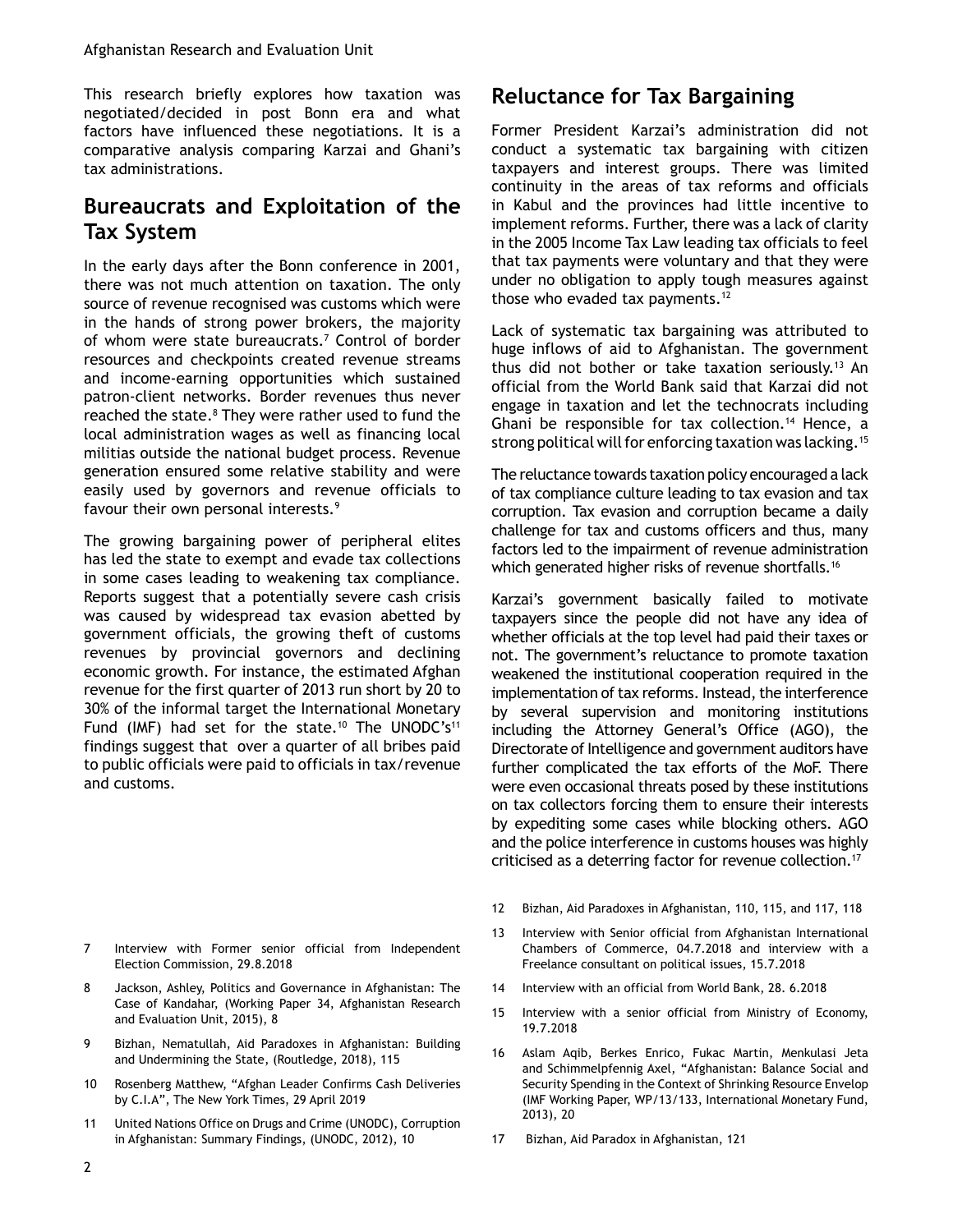#### <span id="page-2-0"></span>**Shift to Domestic Resources**

When Ashraf Ghani rose to power, there was a dramatic change in the nature of taxation. Contrary to Karzai's reluctance to systematically bargain with citizen taxpayers and interest groups, Ghani has imposed a number of new tax measures such as doubling the Business Rate Tax (BRT) from 2% to 4%, introducing a 10% tax on mobile phone top-ups, increasing the levies on imported fuel from Afs1 per litre to Afs2 per litre, and raising the over-flight fees for commercial airlines passing through Afghanistan's airspace.<sup>18</sup> Tariffs on a number of customs duties have also been increased.19

These measures which were introduced in 2015 had a positive impact on revenue increase which was estimated at Afs5.1 billion (23.5% of the total revenue).20 In 2016, the value of revenue generated from the new taxes was estimated at Afs17 billion. However, part of the increase in revenue can also be attributed to improvements in revenue administration and enforcement. Total revenue collected in 2016 was 10.5% of GDP, which is slightly higher than the 10.1% of GDP in 2015 and yet lower than 11.5% recorded in 2011, the year with the highest revenue to GDP ratio. $21$ 

#### **The Impeding Factors behind Taxation**

Despite the positive outcome, total domestic revenue at the aggregate level has never increased beyond US\$2.5 billion per annum.<sup>22</sup> Taxes were mainly resisted by strong power holders or by those with strong political ties such as parliamentary members, and those with close ties to government officials and tribal elders. Political affiliation has been a key challenge for tax officials in collecting taxes and customs revenue both at the capital and at the periphery. Amena Ahmadi, $^{23}$  former head of Middle Taxpayer Office (MTO), at the MoF said that of 23,000 middle taxpayers, only 9,955 paid Afs10 billion in 2015 while of the 25,5500 middle taxpayers, 13,000 paid Afs13 billion in 2016. Among every 10 middle level taxpayers six evaded tax between 2005 and 2017.<sup>24</sup>

- 18 World Bank, Afghanistan Development Update, (World Bank, 2017), 9
- 19 Fazli, Revenue Collection and Management, 5
- 20 Byrd William and Payenda Khalid, Afghanistan's Revenue Turnaround in 2015, (United States Institutes of Peace, 2016), 2
- 21 World Bank, Afghanistan Development Update, 9
- 22 Afghanistan Revenue Department, Revenue Report 1397 (2018)
- 23 Amena is currently the General Director for Afghanistan Revenue Department, MoF
- 24 Salehi, Zarghona, "6 in Every 10 Mid-Level Taxpayers Evade Taxes", Pajhwok, (5 June 2017)

This practice has led the tax and customs departments to be sources of rent creation and rent negotiation. While President Ghani did introduce new tax measures and new customs tariffs, tax resistance and tax evasion were inevitable. A culture of Jor Amad, a kind of arrangement between the taxpayer, tax/ customs officials and tax brokers to corrupt the taxation system has persisted throughout the post-Bonn period in Afghanistan. Taxation has thus become very arbitrary, meaning that reclassifications and/ or misclassifications of both customs tariffs and tax rates were a normal practice during tax assessments.<sup>25</sup> For instance, a shopkeeper whose tax due is Afs.10 thousand pays only three thousand Afghanis to the government after he has bribed another two thousand Afghanis to the tax collector thus paying only 50% percent of all taxes due.<sup>26</sup>

Lack of awareness about tax policies and procedures also leads tax collectors to use their power to ensure their interests. For instance, when tax officials visit a shop to assess the tax rate of the shopkeeper, they would say that a large sum of their capital is subject to appropriation when they have not yet paid their taxes. Such statement scares taxpayer to avoid taxation which consequently leads to corruption where the tax official makes a low assessment in favour of the shopkeeper in exchange for a bribe paid. $27$  This is also the practice in almost all of the customs houses.

Automation is another challenge for poor tax performance. While automation and digitisation via the introduction of an Automated System for Customs Data (ASYCUDA) in customs and of a Standard Integrated Government Tax Administration System (SIGTAS) in tax did have a tremendous impact on improving tax administrations curbing corruption, flaws were yet unavoidable. The manual procedures are still dominant which influence and fuel corruption in customs and in tax offices further. <sup>28</sup>

- 25 Interviews with a researcher from Afghanistan Public Policy Research Organization (APPRO), 11.7.2018 and interview with a senior official from European Union, 12.7.2018
- 26 Bizhan, Identity, Norms, Narrative, and State Bureaucracy, 12
- 27 Ibid, 12-13
- 28 Interview with an official from Financial Intelligence Unit, Central Bank of Afghanistan, 24.6.2018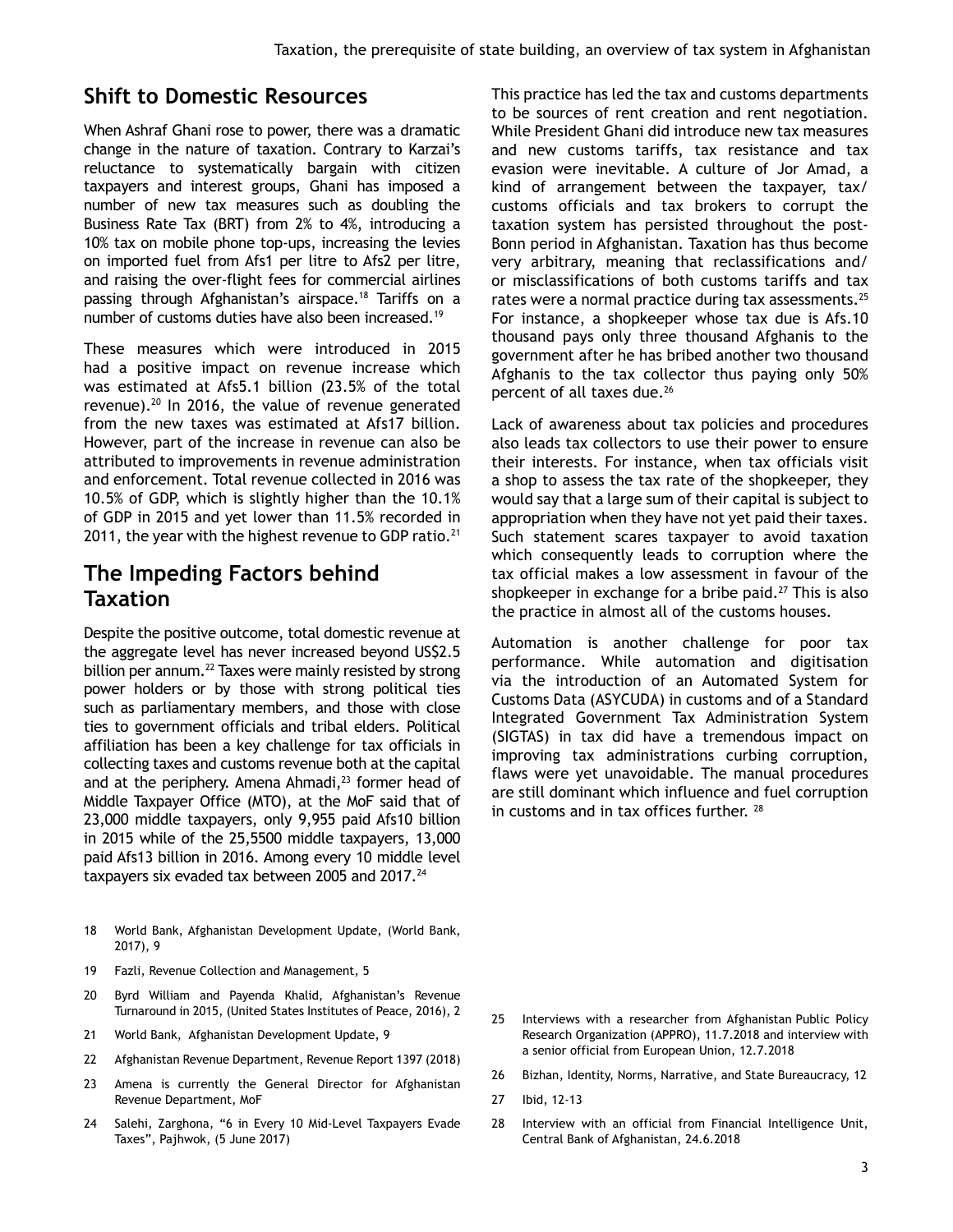### <span id="page-3-0"></span>**Policy Recommendations**

- Arbitrary taxation has fuelled corruption which leads to leakage and wastage of domestic revenue. MoF needs to focus more on fighting corruption than raising its tax rates or customs tariffs. It has to increase monitoring measures, where corrupt officials are identified and penalised. Part of corruption is also due to grievance where MoF should reconsider its staff salary scale for.
- Human capacity is a serious problem at MoF. While there is a training academy at ACD, majority of ARD and ACD staff still lack the required and relevant knowledge and expertise, particularly on taxation and/ or fiscal policies. More human capacities based on merits than political ties and personal relations are required to improve tax administration.
- There is a poor culture of taxation in the country while complicated laws and legislation are enforced. There is an immediate need for MoF to run more public awareness campaigns including holding workshops, seminars and conferences, where people can have some basic knowledge about taxation and what they can expect by paying taxes in return. This will also help limit the misuse of tax collectors when assessing tax dues.
- There is a lack of trust among potential taxpayers who have no clue of where their tax goes or what it is spent on. With massive dependence on aid, MoF has been/is very engaged and in a sense accountable to donors than focusing on its prime responsibility. This is not only vital in improving the taxation system but will also play a crucial role in creating a fiscal social contract that has been absent or poor for a long time. MoF should create more reporting mechanisms to ensure transparency and accountability to public.
- We live in the age of information and technology. While ASYCUDA and SIGTAS do play a key role in improving tax administrations and curbing corruption, flaws are still dominant which need to be addressed. These systems need to be upgraded and revised. Further, highly developed technology would not work in the absence of highly educated users.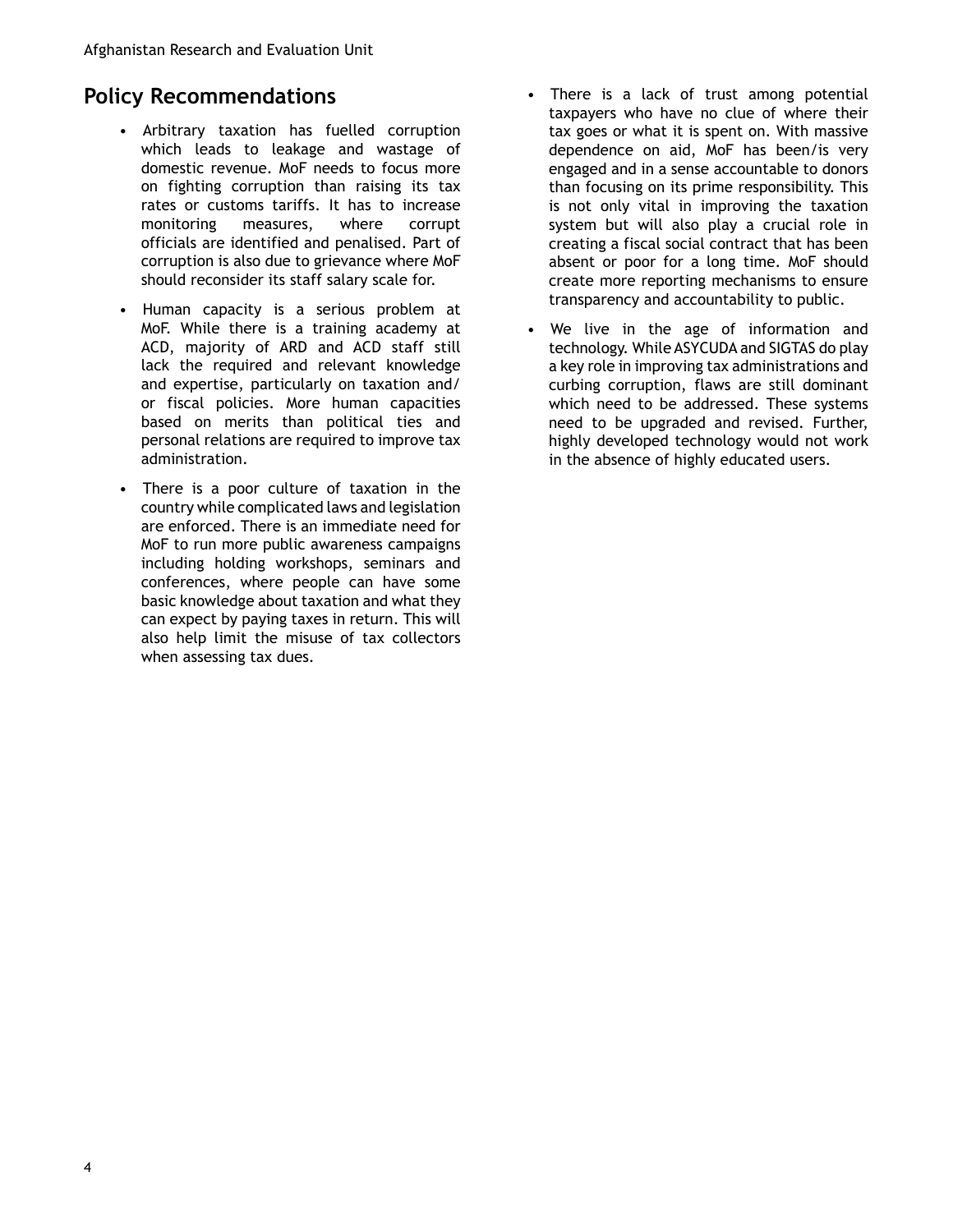Taxation, the prerequisite of state building, an overview of tax system in Afghanistan

© 2020 This publication may be quoted, cited, or reproduced only for non-commercial purposes and provided that the source is acknowledged. The opinions expressed in this publication are those of the authors and do not necessarily reflect those of the EU or AREU. Where this publication is reproduced, stored, or transmitted electronically, a link to AREU's website (www.areu.org.af) should be provided.